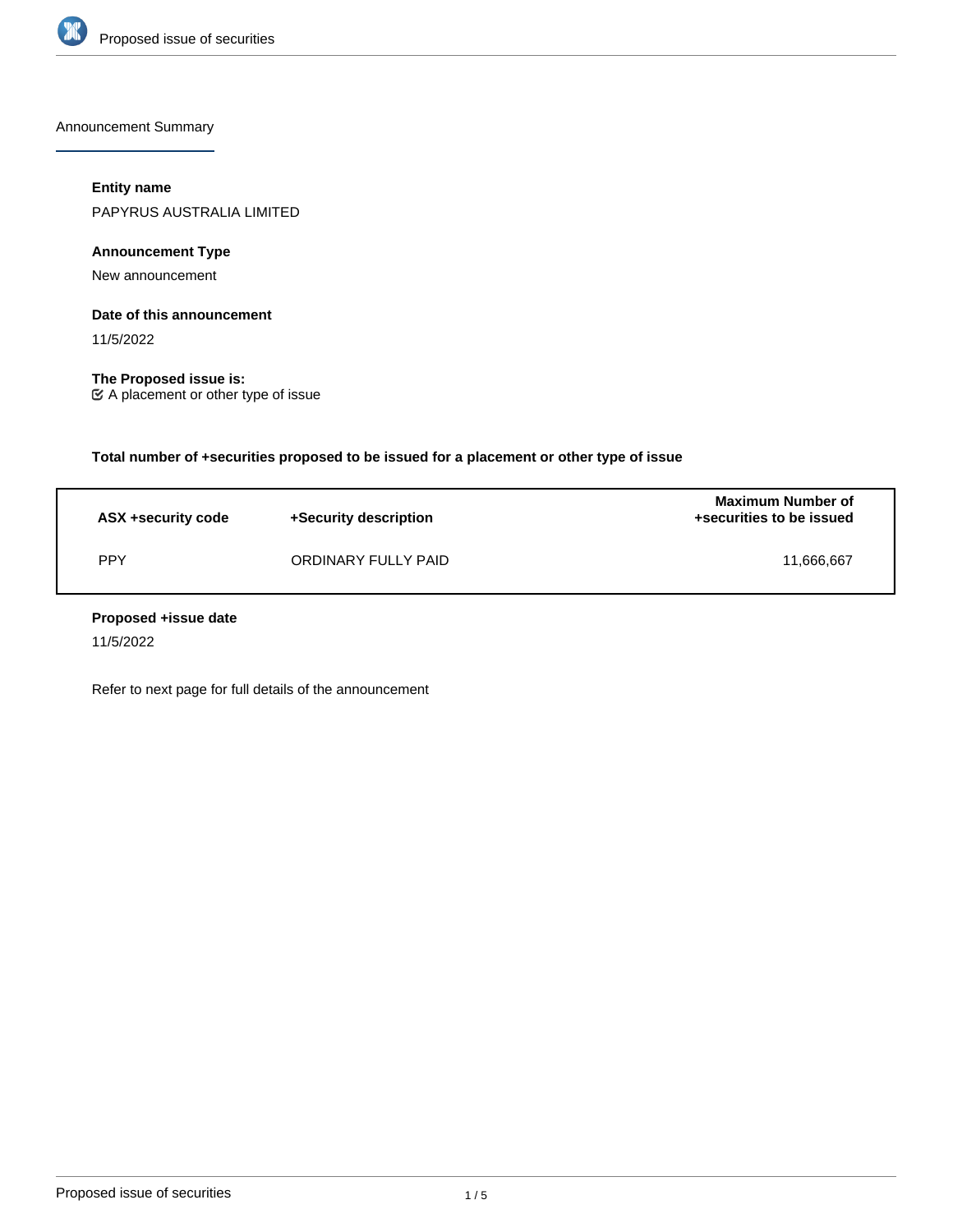

### Part 1 - Entity and announcement details

### **1.1 Name of +Entity**

PAPYRUS AUSTRALIA LIMITED

We (the entity named above) give ASX the following information about a proposed issue of +securities and, if ASX agrees to +quote any of the +securities (including any rights) on a +deferred settlement basis, we agree to the matters set out in Appendix 3B of the ASX Listing Rules.

If the +securities are being offered under a +disclosure document or +PDS and are intended to be quoted on ASX, we also apply for quotation of all of the +securities that may be issued under the +disclosure document or +PDS on the terms set out in Appendix 2A of the ASX Listing Rules (on the understanding that once the final number of +securities issued under the +disclosure document or +PDS is known, in accordance with Listing Rule 3.10.3C, we will complete and lodge with ASX an Appendix 2A online form notifying ASX of their issue and applying for their quotation).

**1.2 Registered Number Type**

**Registration Number**

ABN

63110868409

**1.3 ASX issuer code**

PPY

# **1.4 The announcement is**

New announcement

### **1.5 Date of this announcement**

11/5/2022

**1.6 The Proposed issue is:**

 $\mathfrak{C}$  A placement or other type of issue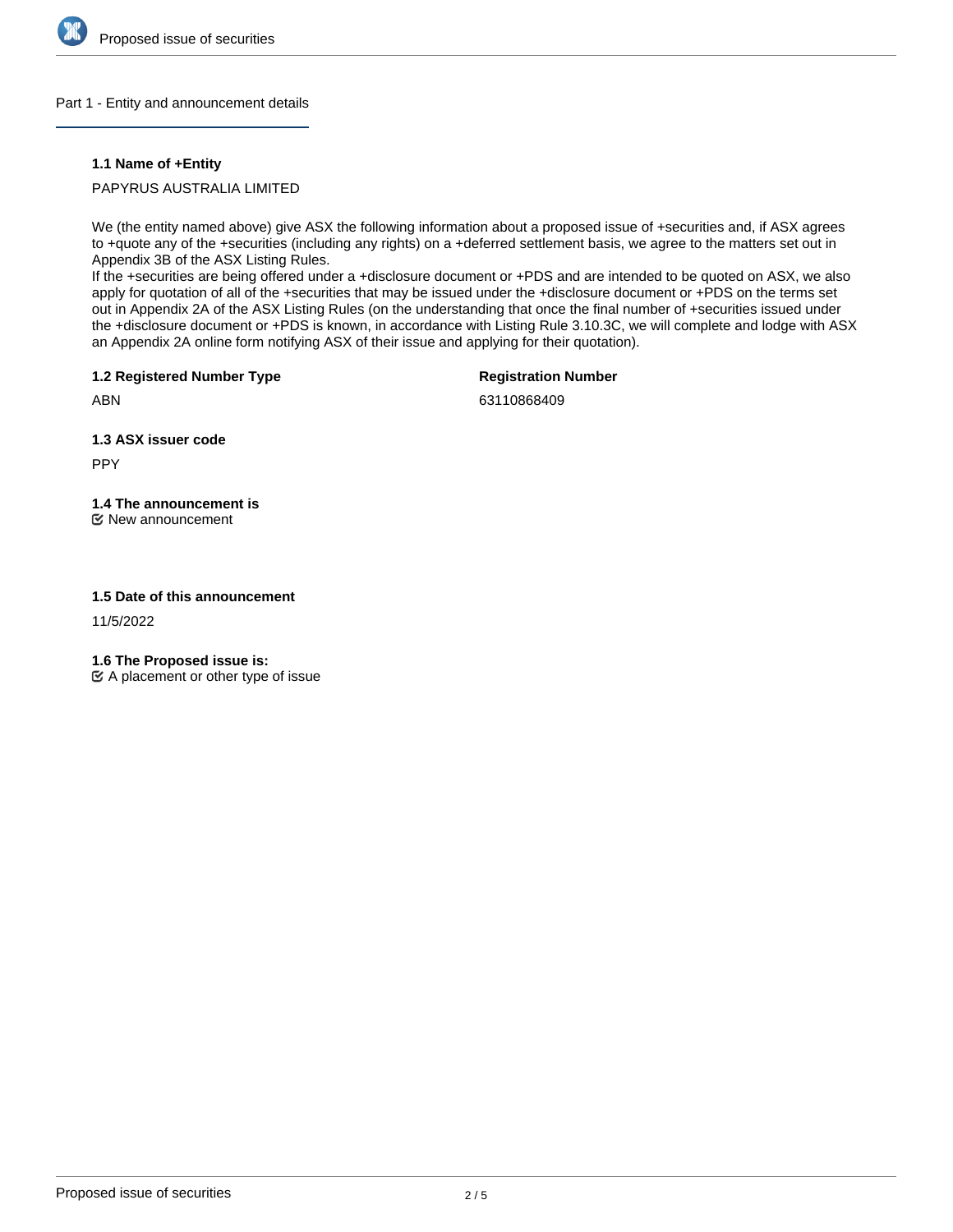

Part 7 - Details of proposed placement or other issue

Part 7A - Conditions

**7A.1 Do any external approvals need to be obtained or other conditions satisfied before the placement or other type of issue can proceed on an unconditional basis?** No

Part 7B - Issue details

**Is the proposed security a 'New class' (+securities in a class that is not yet quoted or recorded by ASX) or an 'Existing class' (additional securities in a class that is already quoted or recorded by ASX)?** Existing class

**Will the proposed issue of this +security include an offer of attaching +securities?** No

Details of +securities proposed to be issued

#### **ASX +security code and description**

PPY : ORDINARY FULLY PAID

#### **Number of +securities proposed to be issued**

11,666,667

**Offer price details**

**Are the +securities proposed to be issued being issued for a cash consideration?** Yes

**In what currency is the cash consideration being paid?**

**What is the issue price per +security?** AUD 0.01500

AUD - Australian Dollar

**Will these +securities rank equally in all respects from their issue date with the existing issued +securities in that class?** Yes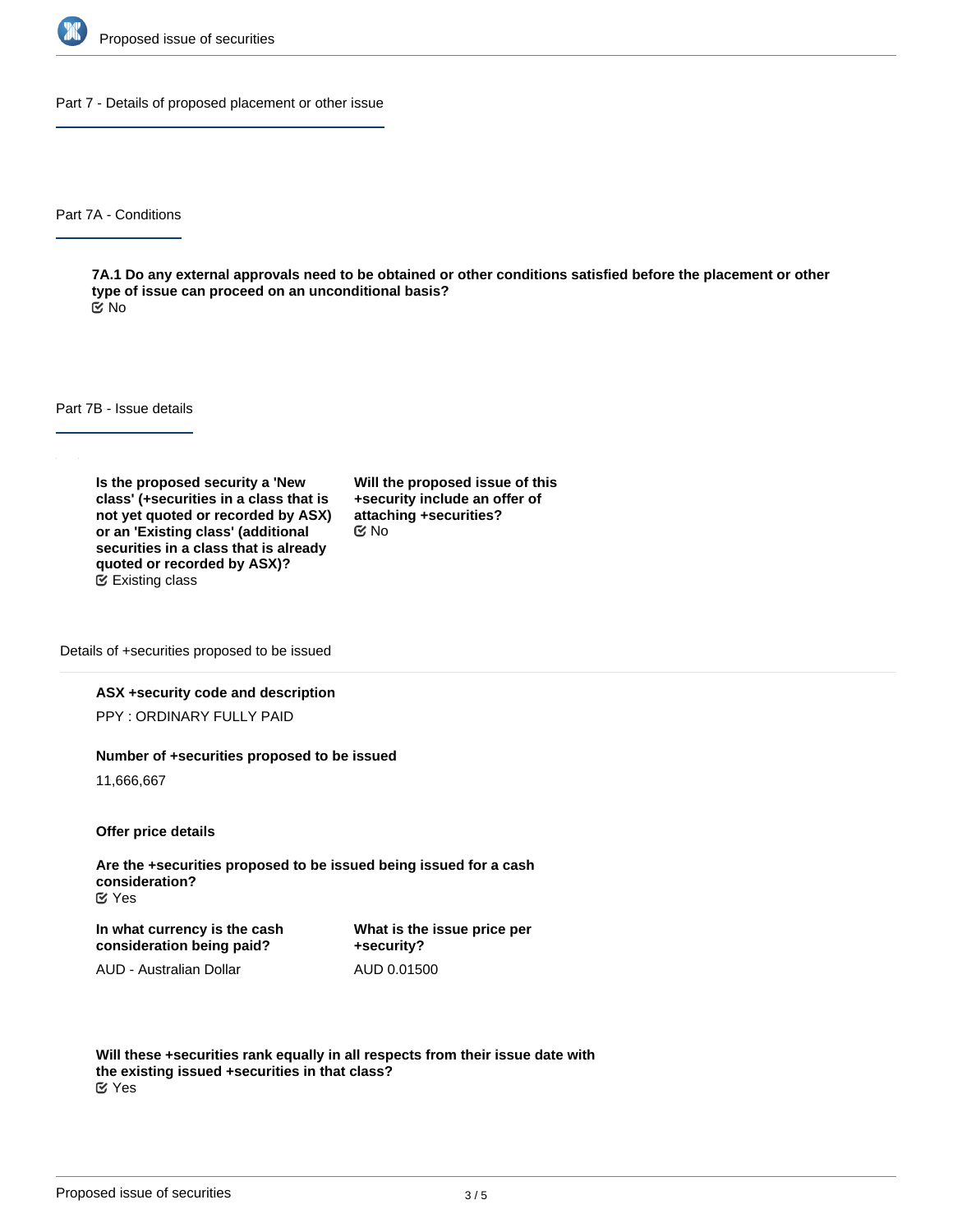

Part 7C - Timetable

**7C.1 Proposed +issue date**

11/5/2022

Part 7D - Listing Rule requirements

**7D.1 Has the entity obtained, or is it obtaining, +security holder approval for the entire issue under listing rule 7.1?** No

**7D.1b Are any of the +securities proposed to be issued without +security holder approval using the entity's 15% placement capacity under listing rule 7.1?** Yes

**7D.1b ( i ) How many +securities are proposed to be issued without security holder approval using the entity's 15% placement capacity under listing rule 7.1?**

11666667

**7D.1c Are any of the +securities proposed to be issued without +security holder approval using the entity's additional 10% placement capacity under listing rule 7.1A (if applicable)?** No

**7D.2 Is a party referred to in listing rule 10.11 participating in the proposed issue?** No

**7D.3 Will any of the +securities to be issued be +restricted securities for the purposes of the listing rules?** No

**7D.4 Will any of the +securities to be issued be subject to +voluntary escrow?** No

Part 7E - Fees and expenses

**7E.1 Will there be a lead manager or broker to the proposed issue?** No

**7E.2 Is the proposed issue to be underwritten?** No

**7E.4 Details of any other material fees or costs to be incurred by the entity in connection with the proposed issue**